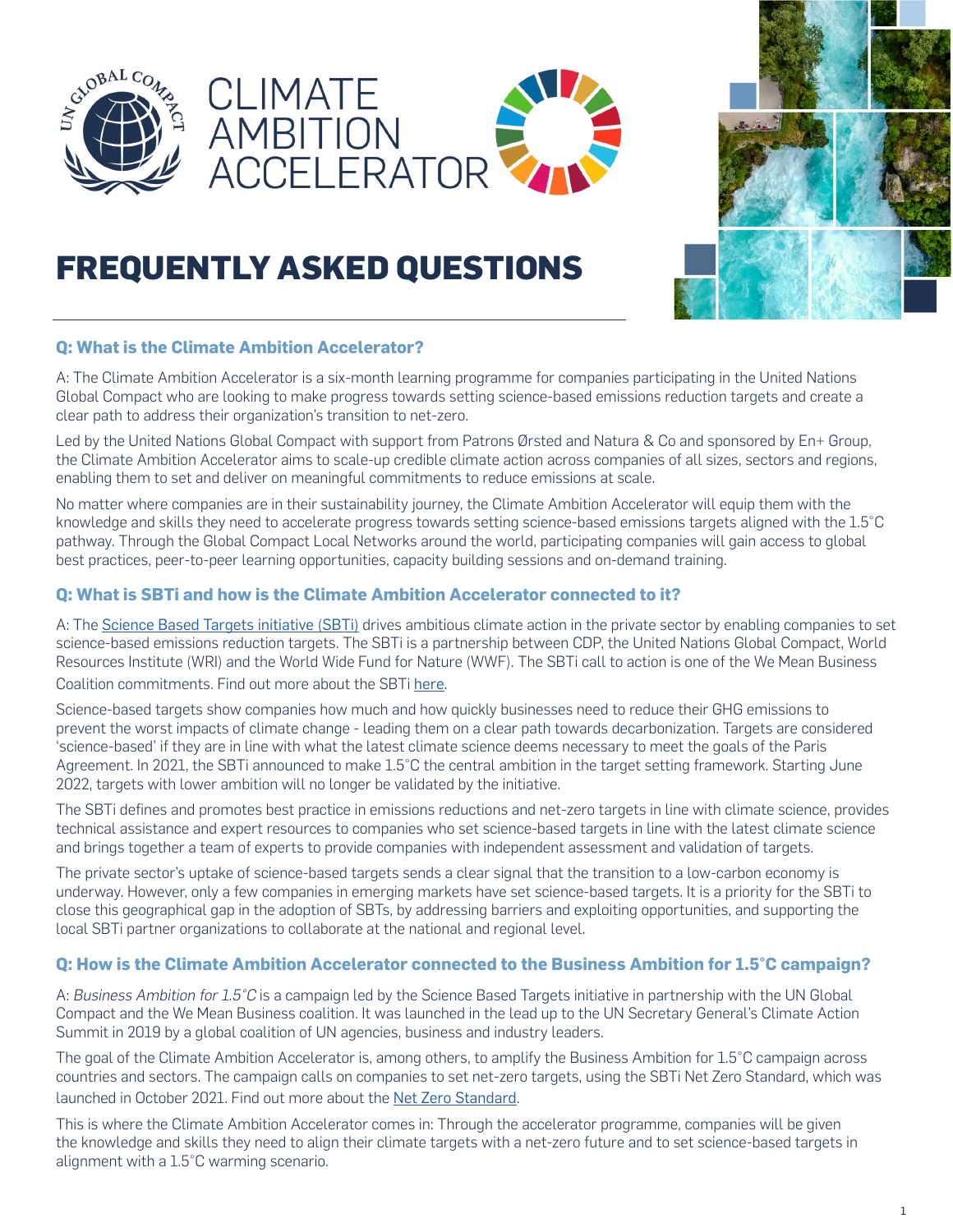## **Q: How is the Climate Ambition Accelerator connected to other UN Global Compact Climate activities?**

A: The Climate Ambition Accelerator aims to amplify at the country level the [global work](https://unglobalcompact.org/what-is-gc/our-work/environment/climate) of the UN Global Compact, engaging all companies in climate action to achieve the goals of the Paris Agreement through robust mitigation and adaptation measures and responsible policy engagement –for a just transition to a net-zero future.

The Climate Ambition Accelerator builds on the UN Global Compact's work to develop and promote the Science Based Targets [initiative](https://sciencebasedtargets.org/), [its new net-zero standard](http://sciencebasedtargets.org/net-zero) and the [Business Ambition for 1.5°C campaign](https://sciencebasedtargets.org/business-ambition-for-1-5c), which in turn contribute to the [Race to Zero](https://racetozero.unfccc.int/) [campaign in the lead up to COP2](https://racetozero.unfccc.int/)7. Additionally it also complements other UN Global Compact environmental sustainability efforts such as the [Sustainable Ocean Business Action Platform](https://www.unglobalcompact.org/take-action/action-platforms/ocean) and the [Water Resilience Coalition](https://ceowatermandate.org/resilience/?gclid=CjwKCAjwmv-DBhAMEiwA7xYrd36L6o2dALlcoyN3rwehPCAwhLpAuwMk-wO3eYvJE1Rlcw4OSzGsfxoCUEcQAvD_BwE).

#### **Q: What activities are included in the Climate Ambition Accelerator?**

A: The Climate Ambition Accelerator aims to scale-up credible climate action across companies of all sizes, sectors and regions, enabling them to deliver on meaningful commitments to reduce emissions at scale.

The Climate Ambition Accelerator consists of three modules.

#### **1. Foundations**

Participants will take a deep dive into the methodology and approach of science-based targets setting. From GHG accounting basics for companies starting their journeys to discussions about the net-zero concept for advanced stakeholders, this module will give companies the foundational knowledge needed to set a solid strategy towards ambitious science-based targets.

#### **2. Business Case**

This module will focus on the business case for setting science-based targets. In this module, participants will learn how to drive climate change ambition internally and build internal buy-in and engagement for ambitious climate action at the management and board level. This module will also cover the business benefits of setting SBTs, internal KPIs and engagement opportunities for internal stakeholders and decision-makers.

#### **3. Implementation**

In this module, participants will learn how to manage their global emissions and the different emission reduction strategies and initiatives that they can implement to meet ambitious targets. They will also learn how to reduce scope 1 and 2 emissions and engage their value chain to reduce indirect emissions, scope 3.

Through the Global Compact Local Networks around the world, participating companies will gain access to:

- **On-demand training**
- **EXECUTE:** Technical capacity building sessions
- **•** Peer-to-peer learning opportunities
- **.** Global sessions featuring climate best practices

#### **Q: What is the Climate Ambition Accelerator duration?**

A: The six-month accelerator will start in May 2022 and will run until November 2022, with the on-demand sessions being available online during that period. Global Compact Local Network will provide a detailed schedule of activities for companies participating in the "In-Country" track.

#### **Q: What is the time commitment?**

A: Over the course of the accelerator programme, companies will participate in on-demand self-learning sessions, online workshops and peer-learning opportunities, and global sessions featuring global case studies on climate action. On average, participants may expect around seven hours of self-learning on-demand content and six hours of facilitated group sessions. Participants will also be invited to attend global events. In total, participants should plan to dedicate 25 to 30 hours to the Climate Ambition Accelerator over six months.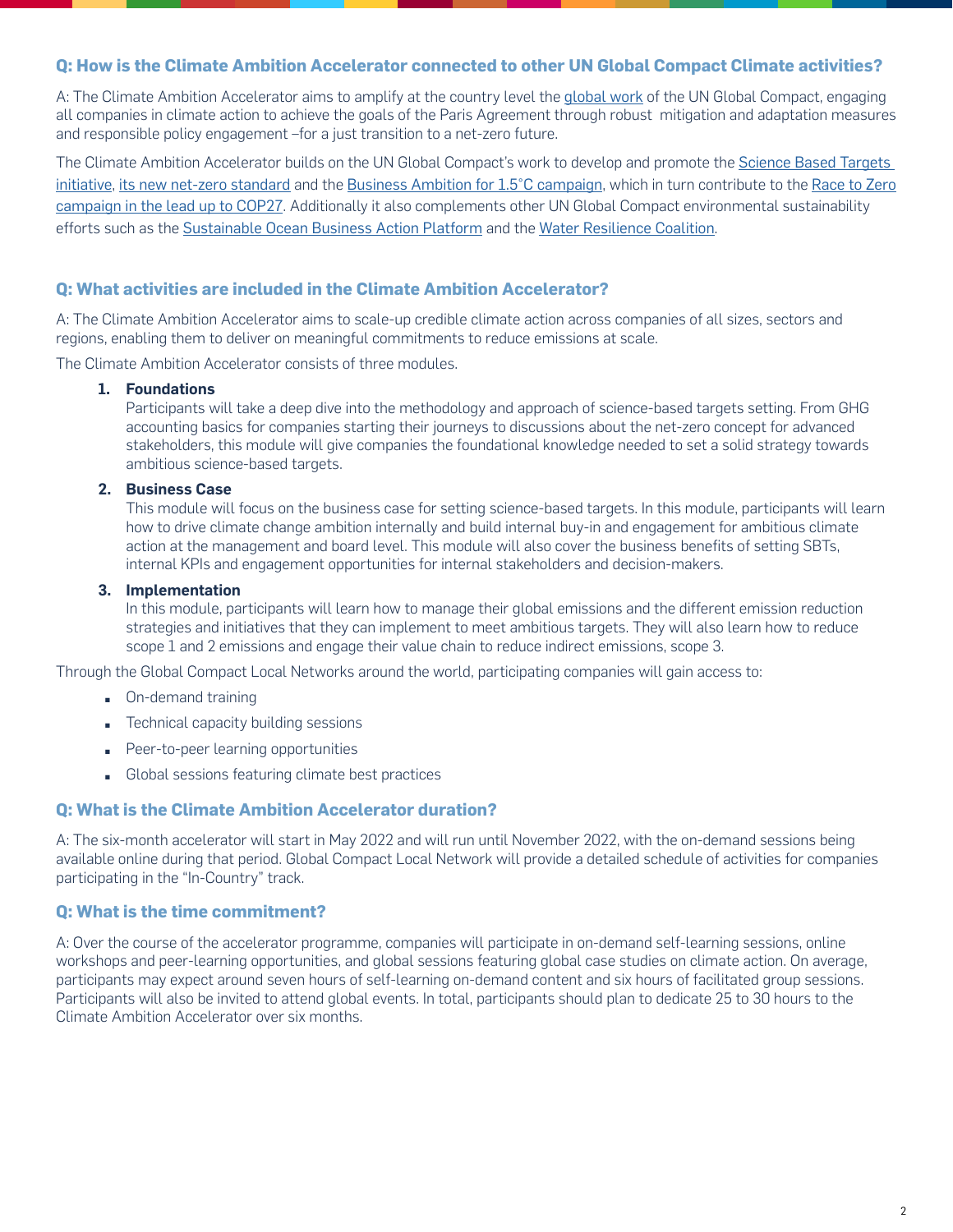### **Q: What is the outcome of the programme?**

A: Companies are constantly being asked by investors and clients to reduce emissions and set ambitious targets, but there is still a knowledge gap regarding what to do and how to do it.

The Climate Ambition Accelerator will equip companies with the knowledge and skills they need to set science-based targets aligned with the 1.5°C pathway, setting them on a path towards net-zero emissions by 2050. No matter where companies are in their sustainability journey, the Climate Ambition Accelerator will help them get started and make progress towards setting ambitious emission targets.

## **Q: What will you gain?**

A: Through the Global Compact Local Networks around the world, participating companies will gain access to global best practices, peer-to-peer learning opportunities, capacity building sessions and on-demand training. Participants will learn:

- **EXECUTE:** The methodology and approach of science-based targets (SBT) setting
- The foundational knowledge you need to set a solid strategy towards ambitious science-based targets
- How to drive climate change ambition internally and build internal buy-in and engagement for ambitious climate action at the management and board level
- How to manage your global emissions and the different emission reduction strategies and initiatives that they can implement to meet ambitious targets
- How to reduce scope 1 and 2 emissions and engage your value chain to reduce indirect emissions, scope 3

## **Q: What are the programme benefits?**

A: Participant benefits include:

- **Learn how to set science-based emissions reduction targets to achieve net-zero by 2050**
- **EX Motivate investors, leadership, employees and shareholders with an emission reduction plan that sets your** organization apart in the market
- Gain a clear understanding of the Science Based Targets initiative (SBTi) and the net-zero concept, including methodologies, requirements, processes, benefits and applicability
- **EXEC** Hear from peers and share insights in group sessions
- **EXEC** Take advantage of on-demand learning that enables you to work at your own pace
- Get access to industry experts and networking opportunities
- **EXECTE:** Benefit from local delivery combined with global insights and best practices

#### **Q: What are the eligibility criteria?**

A: The UN Global Compact invites companies everywhere to join the Climate Ambition Accelerator. To take part, companies are required to be a participating company (Participant and Signatory level) of the UN Global Compact and to meet the following criteria:

- Currently engaged with a Global Compact Local Network in your region or willing to join
- Interested in setting ambitious emissions reduction targets aligned with climate science at the pace and scale required to meet the goals of the Paris Agreement.
- Willing to appoint two representatives to participate in the programme activities and events and an executive-level representative to follow programme developments, provide support and participate in high-level events

#### **Q: Who from our company should participate in the Climate Ambition Accelerator?**

A: All participating companies are asked to nominate two representatives (one primary and one alternate representative) to actively participate in the programme on behalf of the company. This includes attending Climate Ambition Accelerator workshops, completing online sessions and coordinating with colleagues across the organization to advance climate action. Only one representative is expected to join the sessions.

Ideally, the representative will be responsible for GHG emissions accounting, management and/or reporting (i.e., from Sustainability or Environmental departments).